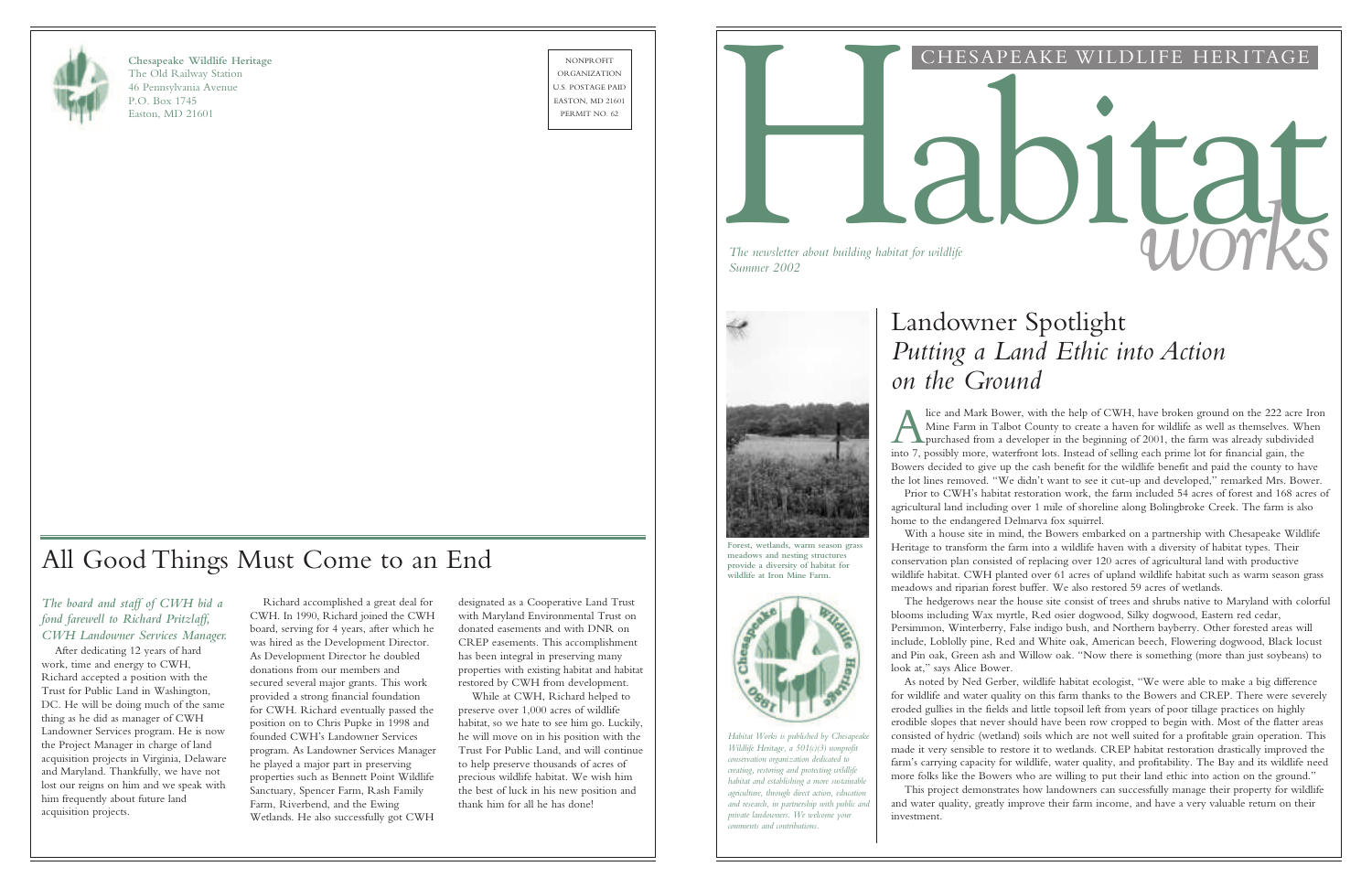Visit our website at:www.cheswildlife.org





#### *Chesapeake Wildlife Heritage Board of Directors*

Larry Albright, *President* Ralph Partlow, *Vice President* Bob Reynolds,*Treasurer* Victoria Zuckerman, *Secretary* Judge Alfred Burka Laura Hoffman Shep Krech, M.D. Bill Reybold Patricia Roche John Murray Esq, *Advisor* Dennis Whigham PhD, *Advisor*

#### *Chesapeake Wildlife Heritage Staff*

Ned Gerber, *Director* Michael Robin Haggie Mike Rajacich Andi Pupke Chris Pupke Arlene Seaman Sandy Parker Susanna Engvall George Newman Austin Jamison Daniel Sterling Phillips Boyd

#### *Chesapeake Wildlife Heritage*

F or thousands of years wildfire has been a major force in determining biological diversity. Due to frequent interactions with wildfire, many species of plants and animals have created adaptations that permit them to survive and even thrive after a fire event. A good example is the Lodgepole Pine, which produces cones that remain tightly closed on their branches for many years. It's not until a fire comes along that there's enough heat in the forest to open the Lodgepole's cones and release the seeds inside.

> The Old Railway Station 46 Pennsylvania Avenue P.O. Box 1745 Easton, Maryland 21601

410-822-5100 410-822-4016 fax info@cheswildlife.org www.cheswildlife.org

*Printed on Recycled Paper*

CWH uses fire as a valuable tool for wildlife management in certain grass meadow communities. Several of our staff members have been trained to execute these burns. During the last few weeks of winter, before the spring rains return, our staff sets fire to some of the valuable grassland habitat we worked so hard to establish.

Neighbors often ask us why we have such incendiary tendencies. We explain that fire is a part of the natural cycle and has numerous benefits for plants and wildlife. For one thing, periodic fires reduce the build-up of brush, dried branches, and other so-called fuel sources. These materials act as kindling and increase the speed at which fires spread. Too much fuel leads to more intense and destructive fires that resist containment. CWH carefully plans prescribed fires to maximize the benefits to the meadow's ecology and maintain safety during the burn.

### *The Management of Fire*

It's called a prescribed burn. And like a medical prescription, it's meant to be therapeutic. Such thinking, though, runs counter to common sense. After all, fires destroy plants and animals and turn seemingly beautiful habitats into wastelands. But fire also is a naturally occurring phenomena, and experts agree that landscapes need occasional fires in order to thrive.



By not burning an entire meadow at one time, wildlife such as this Eastern cottontail is left with **place to relocate during a controlled burn.**

Prescribed fires are fires burning under preplanned, specified conditions to accomplish specific planned objectives. A plan must also be prepared for all

#### Fire is Part of a Natural Cycle *Andi Pupke*

The use of prescribed fire presents opportunities to:

- Maintain thriving populations of plants and animals dependent on fire.
- Increase productivity by recycling nutrients and energy that are tied up in fuel accumulations due to climates which inhibit decomposition.
- Control fire behavior, intensity, location, and size to protect people, the environment, homes and other improvements.

**CWH staff begins a controlled burn of a warm season grass meadow at Adkins Arboretum.**





**In a recently burned meadow, the space around bunches of Little bluestem allows ground nesting birds room to forage for insects and allows annual weeds such as Goldenrod to produce a plethora of seed.**

Fire quickly releases nutrients that were tied up in the vegetation, so the sprouting forbs or legumes have fertilizer. Fire is the most inexpensive tool for setting back succession on old fields.

Some plants actually have seeds that only germinate readily after heat treatment by fire. Many plants, such as native bunch grasses, serviceberry and snowberry have the ability to sprout after their tops have been destroyed by fire. Other plants, such as willow, bunchgrass, and wildflowers grow fast and strong on the nitrogen that has been released by fire.

In addition to the plant communities, a variety of birds benefit from fire. Different species of birds move into burned areas at different stages according to the successional changes in vegetation which occur after a burn.

Birds such as Killdeer and Horned Lark immediately move into areas that are burned and have changes in vegetation. Other birds like Bobolinks and Meadowlarks favor the grasslands with little or no woody vegetation which result 2-5 years after a burn. Birds including Kingbirds, Flycatchers and warblers typically use habitat that has been protected from fire or the woody vegetation that encroaches in unburned areas.

Controlled burns are an inexpensive and very effective way of helping meadows flourish. As you drive around during the last weeks of winter, take a look around to see if you can find any meadows that have been burned. If you keep an eye on them for a couple weeks after the burn, you will see how quickly they rebound and the lush green meadow that emerges.

prescribed fires in case the fire moves out of prescribed conditions and becomes a wildfire.

Regardless of the type of ignition, before any fire is allowed to play its natural role, it must be carefully evaluated. The evaluation elements include location, predicted weather, fire behavior, effects on air quality, management costs, danger to public and private facilities, soil and water considerations, and public safety.

- Control rate of spread and fire intensity to create a mosaic of burned and unburned areas.
- Manage fuels at natural levels and reduce the risk of wildfires.
- Manage smoke so it is dispersed as rapidly as possible and with minimum negative effects.
- Control fire intensity to reduce potential impacts on soil and water.

#### *Benefits of Prescribed Burns*

Early succession weed & grass communities are essential parts of habitat for many types of wildlife. With a disturbance such as fire, bare ground is exposed to stimulate seed producing annual weeds, an important food source for a variety of wildlife. Additionally, the roots of native bunchgrasses survive fire, allowing them to come back vigorously after a fire. This newly sprouted vegetation attracts the abundant insect populations that ground nesting chicks need during their first few weeks of life.

Cover returns more quickly to a meadow that has been burned than to one that has been mowed or disked. During the second year after burning, the vegetation thickens and ground cover increases, providing excellent nesting cover.

Using a strip-burning regime on a two to four year rotation provides strips of brood-rearing habitat alongside strips of nesting cover. It also provides weed seeds that serve as an important winter food.

Different plant communities are created with fire than with other types of disturbance, which increases diversity.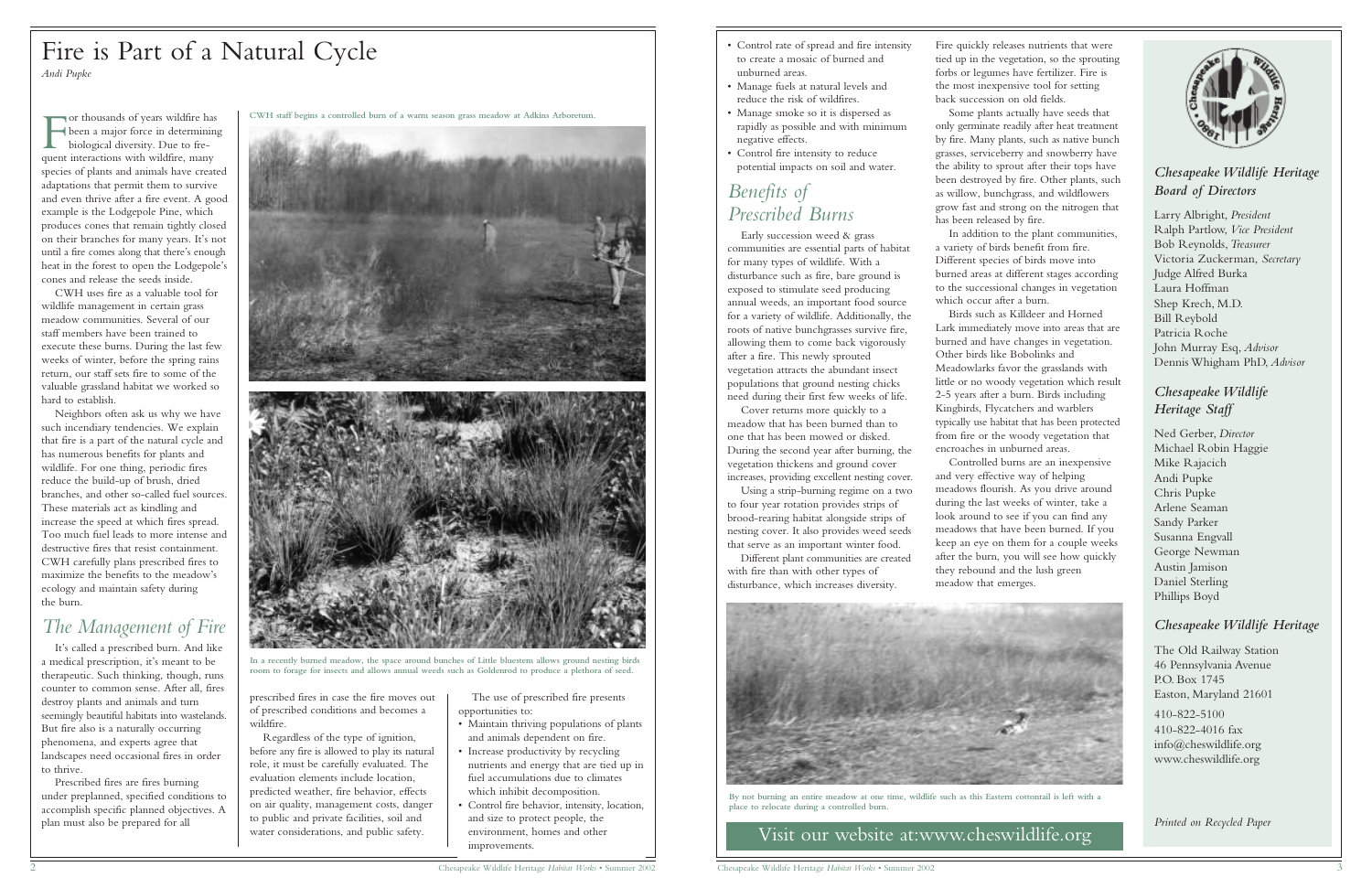

**A Northern flying squirrel takes up residence in a Carolina Chickadee nest made in a bluebird box.**

## Ask Andi *Questions & Answers about wildlife*



*Q: One of the trees near our home was nearly stripped of bark from top to bottom by a woodpecker over the winter. Do woodpeckers kill*

*healthy trees?*

A: Woodpeckers do not kill healthy trees. If they are stripping the bark off a

tree it was unhealthy already. Woodpeckers are looking for insects that have bored into the tree or are just under the bark. They locate prey on the

bark and in crevices by visually

searching and probing with their tongue. They find insects within wood by

listening.

Some species of woodpeckers drill shallow wells in the bark of trees to drink sap and eat the insects that become trapped in the sap. These woodpeckers are known as "sap suckers." Other birds, such as

Hummingbirds and Chickadees, also use the sap suckers' wells to drink from.

Woodpeckers can also cache food, like acorns, in trees. They excavate holes in the bark of a tree and shove acorns in them for safe keeping until they are needed during the winter. All woodpeckers are cavity nesters and they excavate their own cavities in living or dead wood. The size and shape of the cavity varies among species, but they normally choose a tree that has soft wood.

#### *Q.Why are woodpeckers "attacking" my house?*

A: We sometimes receive calls about woodpeckers damaging homes by drilling holes in siding.

*Here are some reasons why they may be attracted to your home:*

- The woodpecker may be attempting to create a cavity for a nesting site. Houses with cedar or other wood siding are especially vulnerable to this sort of damage.
- A woodpecker may have discovered your siding is infested with insects and is feeding.
- Disruption of native habitat increases competition for territory among these birds, leading them to find "unnatural" feeding and nesting sites. With wooded areas turning into developments and dead trees being cut for firewood, nesting sites are becoming more limited.

Woodpeckers generally stay in one territory for life, so a bird may drill into a house that now occupies its territory.

- Woodpecker drumming can also be heard in the spring as they establish territories and signal mates. Apparently the woodpecker selects the instrument (your cedar house, metal poles, or down spouts) according to their resonant qualities. Drumming is usually a spring time event. Of course the drumming usually occurs on Saturday morning when you are trying to catch a few winks.
- Some types of foam insulation expand as temperatures increase, which can sound like insects in wood to woodpeckers.

*Prompt action involving one or more suggestions below will likely reduce damage.*

- *•* Be persistent in chasing away, shouting at, banging pans, squirting water, etc. at a bird as it begins to drill.
- Nail plywood over the site being damaged.
- Hang aluminum foil or cloth streamers (3 feet long x several inches wide). Movement of these can scare the birds.
- Eliminate ledges or cracks the woodpecker uses as a foothold while drilling.

Visit our website at:www.cheswildlife.org

Congratulations to Larry Rash and family for being recognized as the "2001 Cooperator of the Year" by the Queen Anne's County Natural Resource Conservation Service (NRCS). The Soil Conservation Board gives one award each year to a community member who has used state and federal conservation programs for the maximum benefit for soil conservation.

> To join our Action Alert please complete the form below and mail it to our office, sign-up on-line at http://www.cheswildlife.org and click on "Action Alert sign-up" or e-mail us at info@cheswildlife.org.

Mr. Rash first contacted the NRCS office to inquire about placing buffer strips on his property. After being referred to CWH, so he could see what warm season grasses would look like on his property after several years of growth, it became evident that there was much more wildlife potential on the property than simply buffer strips. CWH pointed out to him that for every acre of hydric soil restored to wetlands he would be permitted to place an acre of grassed or forested uplands into Maryland's Conservation Reserve Enhancement Program (CREP). The Rash family decided to maximize the potential of their farm by restoring a significant area of wildlife habitat consisting of wetlands, grasslands and woodlands.

Maintaining their best soils in crops, the Rash family decided to take 120 acres out of production (out of 176 acres of tillable land). As a result, they have significantly increased their farm income, greatly enhanced the quantity and quality of wildlife habitat, improved local water quality, conserved soil and still kept an area open for farming.

As an added bonus for wildlife, the family signed a majority of the farm into the CREP easement programs so the restored and existing habitat will never be developed or farmed again. This easement will permanently protect 30 acres for grassland, 45 acres of woodlands and 75 acres of wetlands on the Rash

property.

Thumbs up to the Rash Family for being a great example of how CWH's work with landowners and it's involvement in this statewide effort makes a critical difference for wildlife and water quality in Maryland.



# CWH Landowner Recognized

#### *CWH mourns the passing of one of its closest friends, Mrs. Elizabeth Nesbit.*

She became a strong supporter of CWH during our critical formative years and remained so until her death in February of 2002. We often used her farm to show potential partners what a specific restored habitat type would look like on their properties. "Libby" was a passionate advocate for land protection and placed her beloved Walsey Farm in an easement with the Maryland Environmental Trust.

She understood that even protected land often needs additional habitat in order to fully benefit the wildlife resource. Mrs. Nesbit had a great concern about the impact of humans on the natural landscapes on which wildlife depends. Our cherished memories of her regard for all creatures will nourish our efforts to protect wildlife and their habitats in the future.

# CWH Loses a Dear Friend

# Let your voice be heard!

#### *E-mail Action Alerts*

CWH frequently receives emailed "action alerts" from various environmental organizations alerting us of legislation soon to be up for vote in congress and the senate. They often include letters to congress and on-line petitions. Examples of recent alert topics include drilling at Arctic National Wildlife Refuge, farm bills, EPA spending, etc.

If you would like us to forward no more than 4 of these environmental action alerts each month, so you can TAKE ACTION too, let us know. You can be assured we will not solicit you by e-mail, sell or distribute your e-mail address, nor will we send you any action alerts that we ourselves are not doing. If you have any questions, please contact Susanna at 410-822-5100.

Name

Phone

E-mail

**A Truax No-Till Drill extends an existing warm season grass buffer (lower portion of photo) to 300 feet at Schwaninger Farm.**



**Endangered Delmarva Fox Squirrel visits woodland at Mrs. Nesbit's Walsey Farm.**